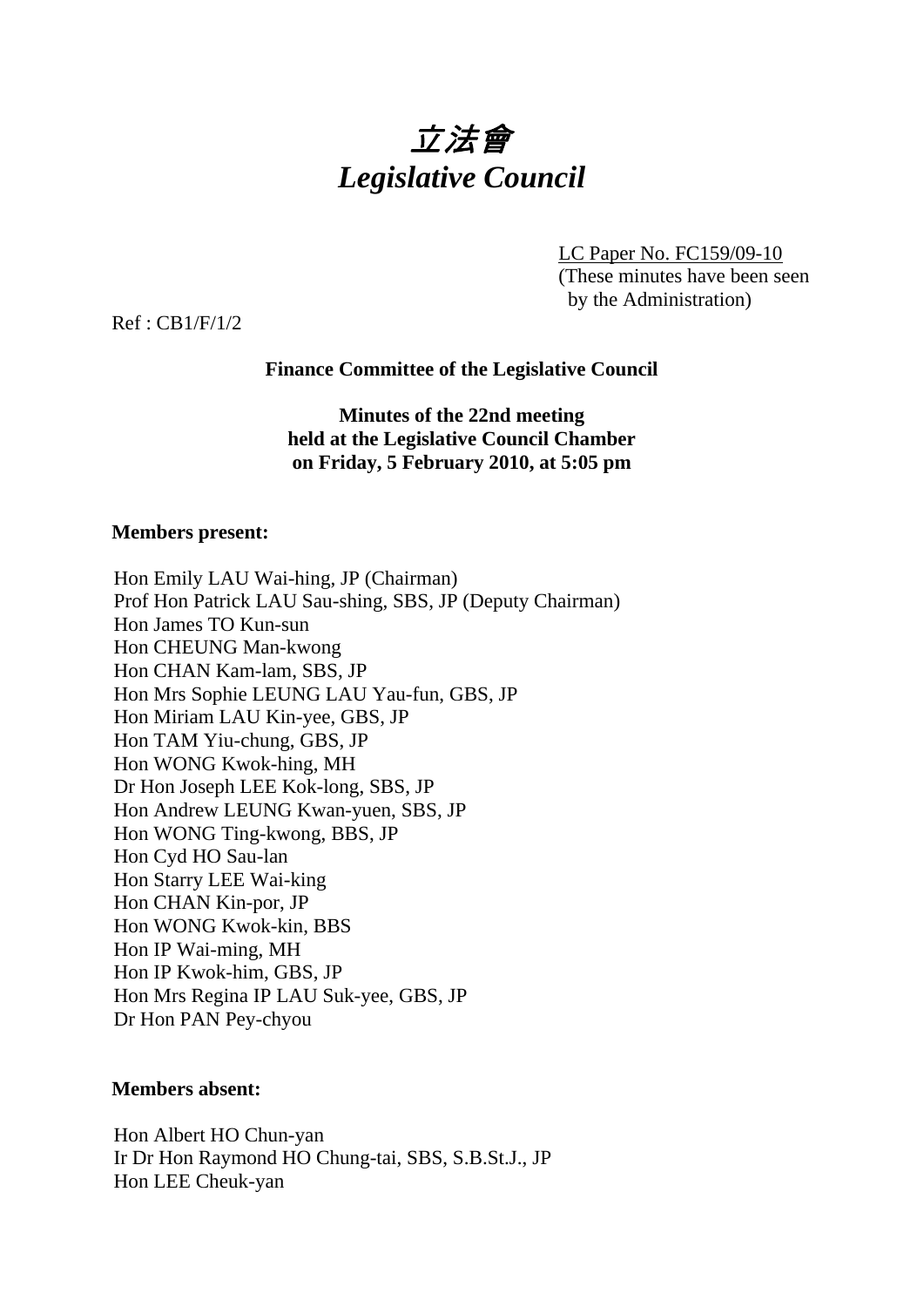Dr Hon David LI Kwok-po, GBM, GBS, JP Hon Fred LI Wah-ming, SBS, JP Dr Hon Margaret NG Hon LEUNG Yiu-chung Dr Hon Philip WONG Yu-hong, GBS Hon WONG Yung-kan, SBS, JP Hon LAU Kong-wah, JP Hon LAU Wong-fat, GBM, GBS, JP Hon Andrew CHENG Kar-foo Hon Timothy FOK Tsun-ting, GBS, JP Hon Abraham SHEK Lai-him, SBS, JP Hon LI Fung-ying, BBS, JP Hon Tommy CHEUNG Yu-yan, SBS, JP Hon Frederick FUNG Kin-kee, SBS, JP Hon Audrey EU Yuet-mee, SC, JP Hon Vincent FANG Kang, SBS, JP Hon LEE Wing-tat Hon Jeffrey LAM Kin-fung, SBS, JP Hon CHEUNG Hok-ming, GBS, JP Hon Ronny TONG Ka-wah, SC Hon CHIM Pui-chung Hon KAM Nai-wai, MH Dr Hon LAM Tai-fai, BBS, JP Hon CHAN Hak-kan Hon Paul CHAN Mo-po, MH, JP Dr Hon Priscilla LEUNG Mei-fun Dr Hon LEUNG Ka-lau Hon CHEUNG Kwok-che Hon WONG Sing-chi Hon Paul TSE Wai-chun

#### **Public officers attending:**

Dr Hon Samson TAM Wai-ho, JP

Professor K C CHAN, SBS, JP Secretary for Financial Services and the Treasury Mr Stanley YING, JP Permanent Secretary for Financial Services and the Treasury (Treasury) Ms Bernadette LINN, JP Deputy Secretary for Financial Services and the Treasury (Treasury)1 Ms Elsie YUEN Principal Executive Officer (General), Financial Services and the Treasury Bureau (The Treasury Branch) Mr Kenneth CHEN Wei-on, JP Under Secretary for Education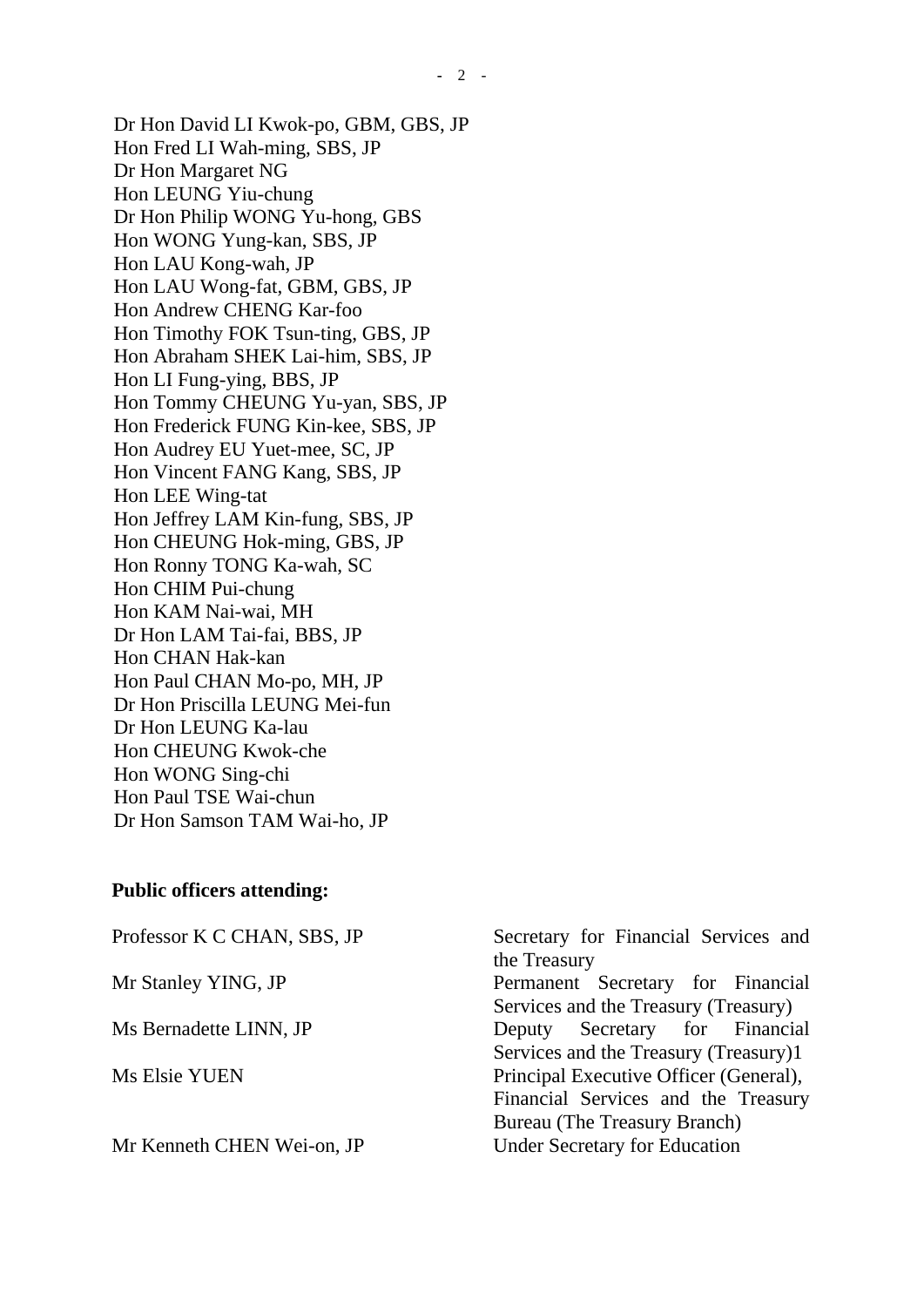**-** 3 -

Ms Michelle LI Mei-sheung, JP Deputy Secretary for Education (1), Education Bureau Mr Daniel CHENG Chung-wai Principal Assistant Secretary (Further Education), Education Bureau Professor Gabriel M LEUNG, JP Under Secretary for Food and Health Mr Thomas CHAN Chung-ching, JP Deputy Secretary for Food and Health (Health)2

# **Clerk in attendance:**

Mrs Constance LI Assistant Secretary General 1

## **Staff in attendance:**

Ms Anita SIT Chief Council Secretary (1)5 Miss Joanne FONG Senior Council Secretary (1)7 Mr Frankie WOO Senior Legislative Assistant (1)3 Ms Christy YAU Legislative Assistant (1)1

#### Action

**Item No. 4 - FCR(2009-10)53** 

## **LOAN FUND HEAD 252 – LOANS TO SCHOOLS/TEACHERS Subhead 106 Start-up loan for post-secondary education providers**

The Committee resumed discussion on the item.

2. The Chairman advised that members should focus discussion on the present proposal, while the policy issues could be followed up by the relevant Panel.

\_\_\_\_\_\_\_\_\_\_\_\_\_\_\_\_\_\_\_\_\_\_\_\_\_\_\_\_\_\_\_\_\_\_\_\_\_\_\_\_\_\_\_\_\_\_\_\_\_\_\_\_\_\_\_\_\_\_\_\_\_\_\_\_\_\_\_\_

3. Mrs Regina IP considered it important to ensure the academic standard of the post-secondary programmes provided by self-financing education providers. She asked about the timeframe for completing the vetting of such programmes for academic accreditation.

4. Under Secretary for Education (USED) said that the Administration attached great importance to ensuring the quality of the post-secondary programmes provided by self-financing education providers. Deputy Secretary for Education (1), Education Bureau (DS(Ed)1) advised that the accreditation was based on stringent criteria. Institutions with self-accrediting status, e.g. University Grants Committee (UGC)-funded institutions, had established internal quality assurance mechanisms to accredit their degree programmes, while programmes operated by other institutions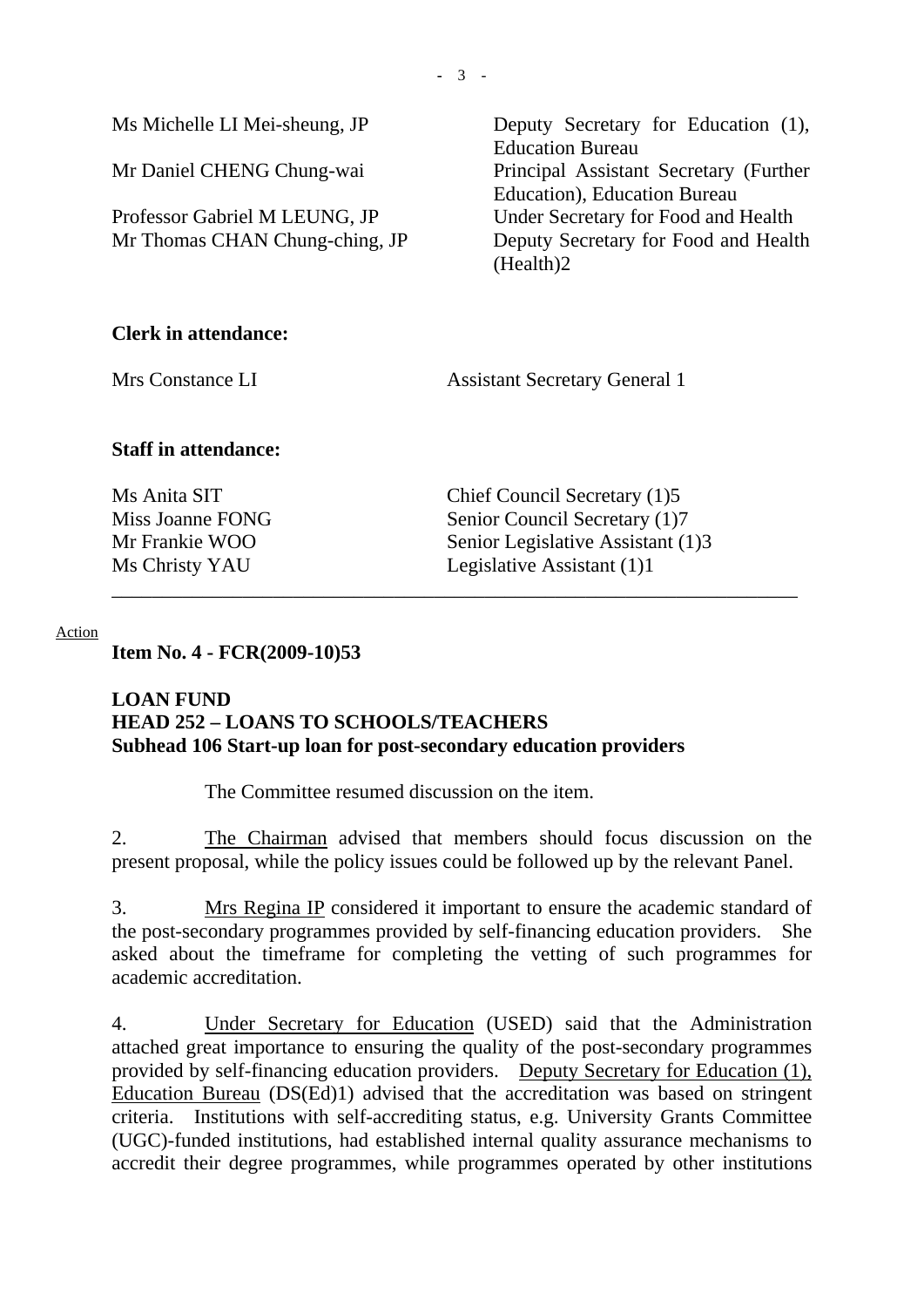had to be accredited by the Hong Kong Council for Accreditation of Academic and Vocational Qualifications (HKCAAVQ).The HKCAAVQ would make an evaluation of whether an applying institution was qualified, in terms of teaching staff and facilities for its prospective students, to provide the educational services it intended to provide before submitting recommendations to the Chief Executive and the Executive Council for approval. Each degree programme provided by self-financing post-secondary institutions would be assessed by an independent panel comprising both local and overseas experts in the relevant discipline. A self-financing degree programme would be subject to academic review at five-year intervals. As for professional degree programmes, they would need to be recognized by the relevant professional bodies as well.

5. Mrs Regina IP asked about the contingency plan for the students should a self-financing education institution fail to meet the accreditation standard afterwards. She said that many Associate Degree holders and graduates of the Hong Kong College of Technology could not secure employment even after paying huge tuition fees for the courses.

6. DS(Ed)1 said that applications for the development of self-financing degree-awarding institutions on the five reserved sites would have to undergo strict vetting process to ensure the quality of the programmes to be offered. As for the job prospects of Associate Degree holders, she advised that as in the case of holders of other qualifications, it would mainly hinge on the conditions of the local economy.

7. Mrs Regina IP said that she did not support the proposal, and would abstain from voting on the item.

8. Mr CHEUNG Man-kwong asked whether the Administration was currently charging students an interest rate of 2.5% per annum for loans under the means-tested student loan scheme (MLS), while applying the no-gain-no-loss rate of 2.099% per annum to loans under the non-means-tested loan scheme (NLS). USED responded that a risk adjustment factor of 1.5% was added to the no-gain-no-loss rate of 2.099% to form the overall interest rate per annum chargeable on NLS loans. As such, there would not be a situation that the interest rate for NLS loans was lower than that for MLS loans. DS(Ed)1 explained that for the MLS, repayment of loans commenced only after the students' graduation, and therefore the interest rate was only 1 to 2% per annum when the lapse of time in repayment was taken into account.

9. Mr CHEUNG Man-kwong remarked that students/families with financial difficulties would apply for MLS loans in the first instance, failing which they would resort to the NLS. Despite the time factor as explained by DS(Ed)1, he considered that charging a 2.5% interest rate per annum, which was 0.401% higher than the no-gain-no-loss rate, on MLS loans was unfair to students from the low-income families and would add to the financial burden of these families. It also gave the impression that the Government was making profits out of the pockets of the poor in society.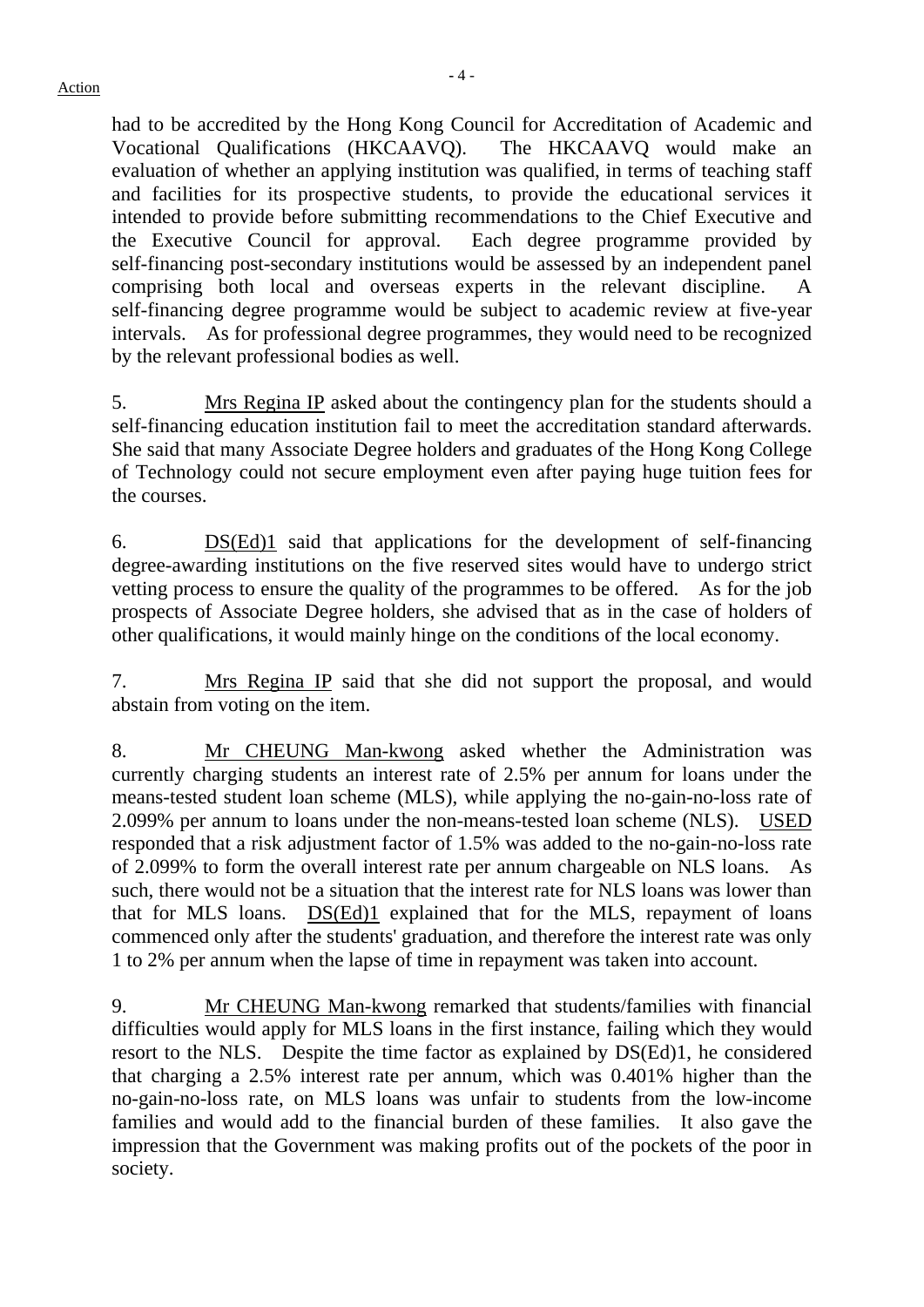10. USED responded that student financial assistance provided in the forms of grants and loans aimed to support the tuition fees, academic expenses and basic living expenses of students. No repayment was required for grants. It was difficult to say whether the interest rate of 2.5% per annum was too high for MLS loans, when the timing of repayment was taken into account. Mr CHEUNG Man-kwong said that not all full-time post-secondary students were eligible for grants. He considered that it was only fair for the Administration to charge an interest rate at the same level as the no-gain-no-loss rate for MLS loans, and asked if the Administration would review the policy in this direction.

11. USED said that it was not appropriate to make a direct comparison between the interest rates of the Start-up Loan Scheme and the means-tested student financial assistance scheme, which were of different nature and had different repayment conditions. Besides, taking into account the time factor, the interest rate for the MLS loans was in fact lower than the no-gain-no-loss rate charged on the loans under the Start-up Loan Scheme.

12. The Chairman advised that the issue raised by Mr CHEUNG Man-kwong could be followed up by the Panel on Education.

13. The Chairman put the item to vote. The Committee approved the proposals.

# **Item No. 5 - FCR(2009-10)54**

### **HEAD 140 – GOVERNMENT SECRETARIAT: FOOD AND HEALTH BUREAU (HEALTH BRANCH) Subhead 700 General non-recurrent Item 019 Health and Health Services Research Fund**

14. The Chairman advised that this item sought an increase of \$150 million in the approved commitment, from \$76 million to \$226 million, for the Health and Health Services Research Fund (HHSRF) (the Fund) to continue supporting research in areas of human health and health services. The Panel on Health Services had discussed the proposal at its meeting on 14 December 2009.

15. Dr Joseph LEE, Chairman of the Panel on Health Services, reported that the Panel supported the proposal. During the Panel discussion, there was a suggestion that the Administration should consider further increasing the financial commitment for the Fund and the grant ceiling of each project to meet the increased research costs.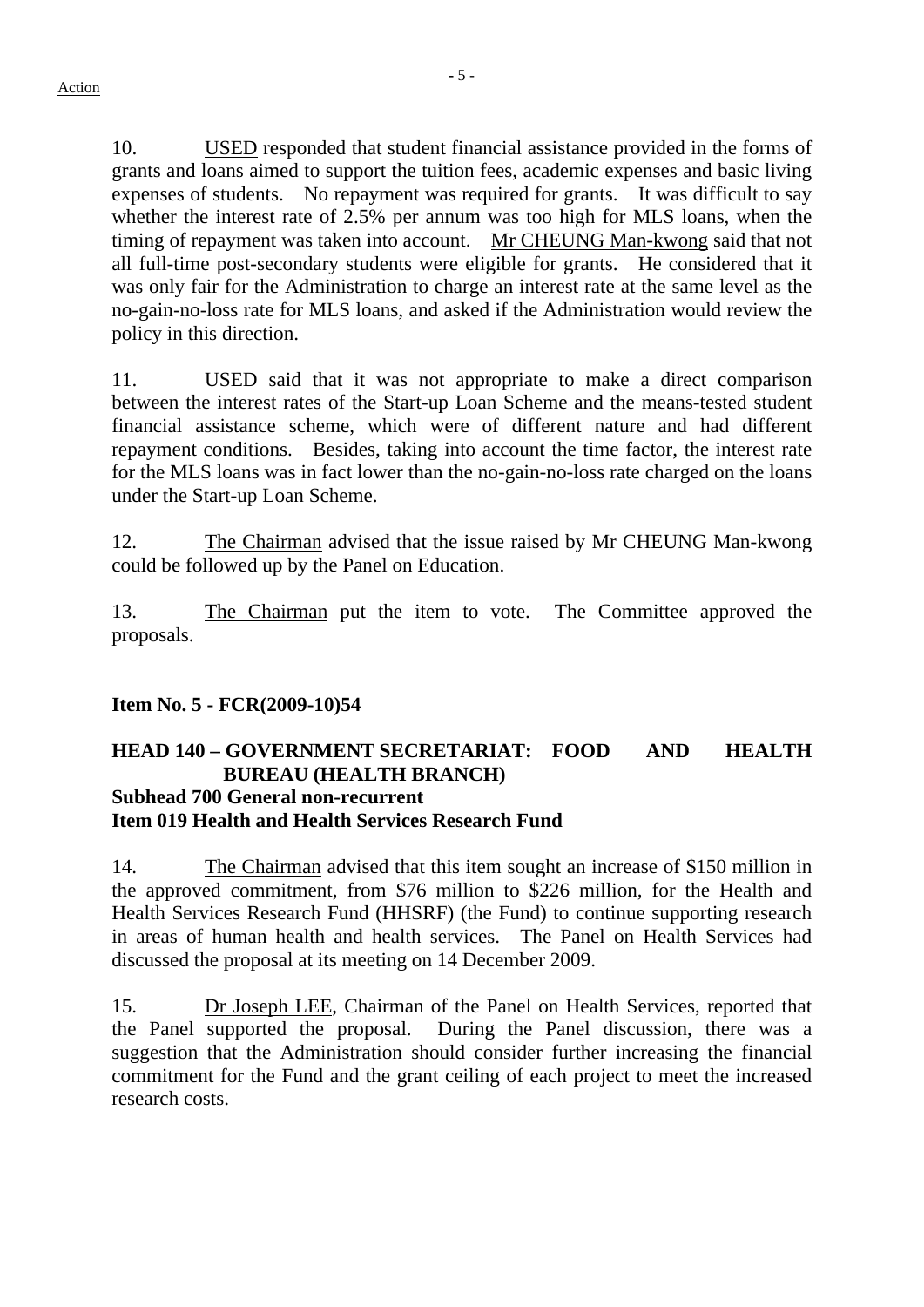### Use of research outcomes

16. Ms Miriam LAU expressed support for the proposal. Referring to paragraph 7 of FCR(2009-10)54 which showed that only one-third of the research projects had impact on informing policies, she opined that the Administration should proactively suggest research topics to the universities, targeting at common health problems in the community such as chronic diseases, insomnia, fatigue, etc.

17. Under Secretary for Food and Health (USFH) advised that about one-third of the projects had direct impact on policy formulation through production of new or revised treatment guidelines, treatment protocols, reference standards and Cochrane reviews. Besides, about 90% of the research outcomes had been published, and there were on average more than five publications per project generated. These publications were evidence-based knowledge which could contribute to the formulation of health policies and practices. He also referred members to Enclosure 2 which set out some notable examples of completed projects contributing to health policies and practices in the areas of primary care, health care for an ageing population, mental health service delivery, smoking and health, and health promotion and exercise. In the past one to two years, there had been an increase in the number of health and health services research projects commissioned by the Food and Health Bureau (FHB). The present proposal had taken into account the funding requirement for this type of projects.

18. Referring to the completed and ongoing projects supported by the Fund, and the impact of the research supported by the Fund and the former Health Services Research Fund as summarized in paragraph 7 of FCR(2009-10)54, Mrs Regina IP expressed concern that the research projects were mostly esoteric work of the academics and appeared too impractical in nature to bring about concrete benefits to the community**.** It could also hardly be seen how they would contribute to the promotion of the medical services industry highlighted in the Chief Executive's Policy Address.

19. USFH replied that the development of the medical services industry was about health/medical economics and management, which were matters requiring consideration at a macro level. Although in the past few years, there had been few projects supported by the Fund focusing on the development of the medical services industry in Hong Kong, it was envisaged that following the announcement by the Chief Executive in his Policy Address in October 2009 and in light of the recommendations of the Commission on Strategic Development about the six industries, one of which being the medical services industry, where Hong Kong enjoyed clear advantages, there would be an increase in research in this area.

20. Referring to the research projects supported by the Fund conducted by the University of Hong Kong (HKU) and the Chinese University of Hong Kong that were related to childhood obesity, Mrs Regina IP enquired how the Administration would use the research findings, and asked if obesity was a health issue in Hong Kong. She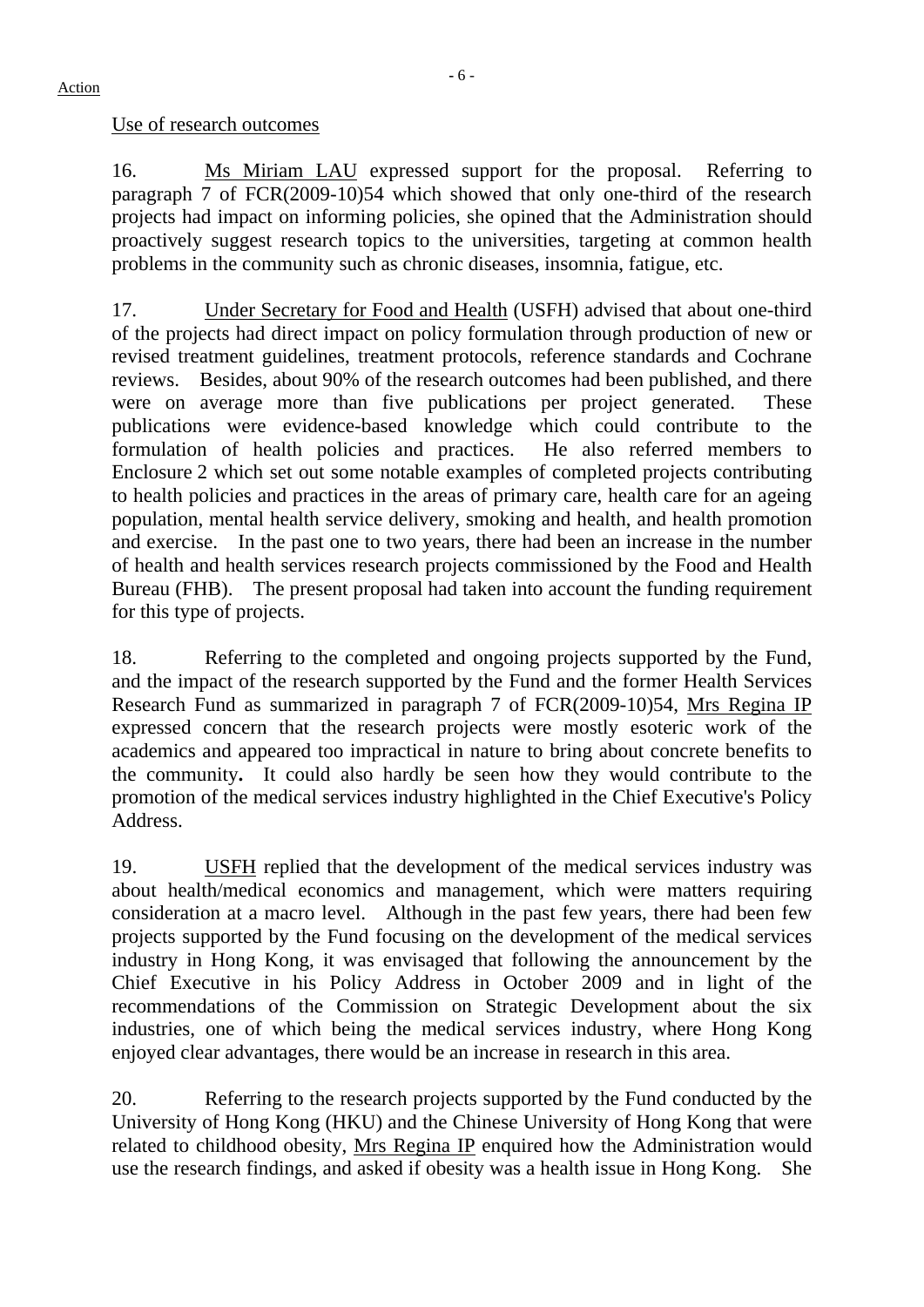remarked that in many developed countries, obesity was considered a health issue causing increased expenditure in medical services, and their governments were considering imposing an obesity levy on soft drinks manufacturers.

21. USFH advised that despite seeing a trend of more people having obesity problems in Hong Kong, the situation was less serious than that in the United States and European countries.Nevertheless, the Department of Health (DH) had already made a lot of efforts in tackling obesity, and had developed a strategic framework on prevention and control of non-communicable diseases in Hong Kong. A strategic document entitled "Promoting Health in Hong Kong: A Strategic Framework for Prevention and Control of Non-communicable Diseases" was launched to call for community support in the prevention and control of non-communicable diseases. At the community level, the Administration would work with District Councils in launching a "Healthy City" campaign in local communities to promote healthy eating and physical exercise. In 2004, the Department had commissioned HKU to conduct a territory-wide health survey on the height and weight of people over the age of 15. In 2009, it had commissioned the Department of Paediatrics and Adolescent Medicine and the School of Public Health of HKU to conduct a Child Health Survey, and obtained data through the Student Health Service of DH. It might be too early to consider the introduction of an obesity levy in Hong Kong, given the controversial nature of the subject and the fact that it was still under discussion in some developed countries. Besides, such a levy itself as a single measure was not therapeutic to chronic diseases. In any case, the Administration would keep abreast of the discussions taking place in both the academia and the developed countries on the subject.

22. Mr IP Kwok-him said that Members belonging to the Democratic Alliance for the Betterment and Progress of Hong Kong supported the proposal. In reply to Mr IP's enquiry, USFH advised that the total amount of funding support under HHSRF for the 117 projects initiated by independent researchers was about \$50 million, while that for the 19 studies commissioned by the Administration was about \$28 million. Mr IP commented that the number of the commissioned projects was far from satisfactory and urged the Administration to step up its efforts in this regard. USFH responded that the Administration would increase the number and expand the scope of commissioned projects upon the Finance Committee (FC)'s approval of the present proposal.

23. Mrs Regina IP and Mr IP Kwok-him requested the Administration to provide information on how it had used/would use the outputs of the research projects supported by the Fund to support health policy formulation. Ms Miriam LAU suggested that the Administration should provide brief notes on each project included in Enclosure 1 to FCR(2009-10)54 to explain how the findings of the projects had assisted or would assist in the Administration's formulation of health policies and practices. USFH agreed.